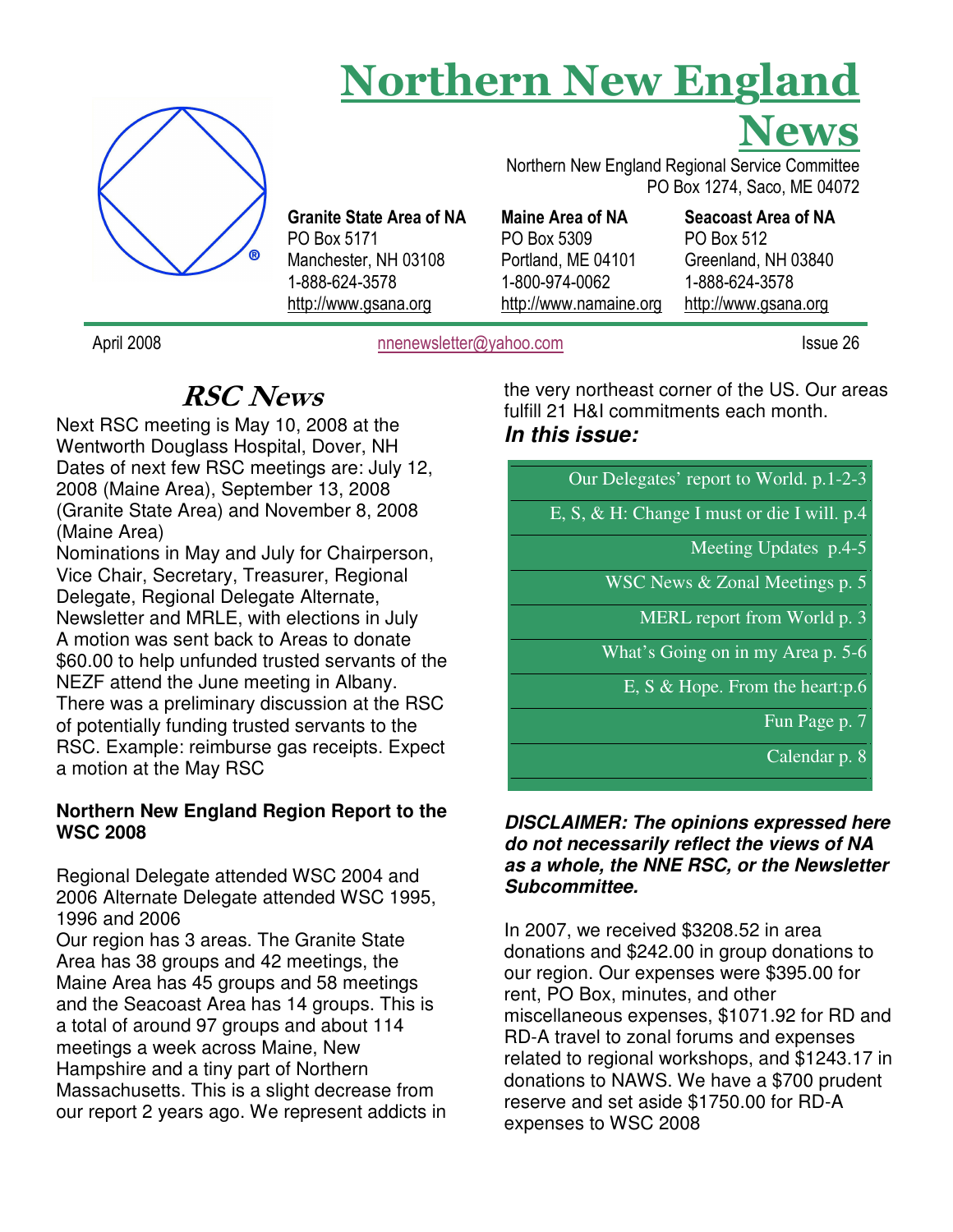The RSC purchases service handbooks and the Conference Agenda Report directly from the WSO. We do not distribute any literature on the regional level, although two thirds of our areas buy and sell literature for their groups. The Northern New England Region participates in the North East Zonal Forum. We have attended regularly since its inception and have been actively involved in its evolution as a zone. We see ourselves as partners with the other delegates from the zone and reap many benefits from discussing the many topics that come before us. It is also a great training ground for our delegates and really helps us to prepare for the upcoming WSC.

There is no service office in our region, and there is no regional convention. We do put on a Multi-Regional Learning Event (MRLE) that is attended by many delegates and others from the northeast US and beyond. It is a service and recovery weekend usually in early December of every odd number year. With the MRLE happening just after the CAR is released, very often, it is many delegates first workshop with participation from NAWS before the WSC. We had participation from over 35 addicts from 9 regions and NAWS at MRLE X (December 2007) and look forward to MRLE XI in December 2009. The Granite State Area has a convention every other year with between 400 – 500 addicts in attendance. GSA also has a very popular campout every June. The Maine Area has two smaller weekend gatherings of addicts, including The Miracle (120 addicts) and the Winter Unity Fest (75 addicts). There is also a group sponsored campout in the Maine Area. The Seacoast Area has their own campout in July (75 addicts).

Our region has not incorporated, and does not enjoy tax-exempt status. However, the Granite State Area formed a 501C-3 corporation several years ago.

The NNERSC puts on semi regular (2-3 per year) Regional Workshops. At these workshops, and at open forum at our RSC, we have shared on the Issue Discussion Topics of Building Strong Home groups, and Who Is Missing From Our Meetings And Why? We

have also had a NA History Workshop. Our experience with the workshops has been fairly positive, although attendance has been less than we had hoped for. We have found that having a workshop in each area, discussing things that are important to the local fellowship and having the local fellowship help select the topic and format for the day helps to build our relationship with the area, although it has been a struggle to get members interested. The delegates make themselves available to attend area and group workshops whenever possible. The CAR Workshops do not usually bring in enough members to utilize the small group format, so we strive to have a very interactive session with those who are present, including discussing the CAT when time permits. At this time, the NNERSC does not participate directly in Public Relations efforts, or have a regional help line number. We do have an online newsletter that is available by email subscription and is posted on our area websites. The Newsletter Committee meets primarily online and in private chat sessions to do its work.

 The member areas provide Public Relations efforts, including Hospital & Institutions, Public Information and Phone lines. All three areas in our region have access to helpline numbers. The Maine Area has a statewide 800 number, and the Granite State and Seacoast Area share a helpline number although primarily the GSA maintains it. In the last year, the GSA is switched to a nation-wide toll free number. The Granite State and Maine Areas maintain websites that provide meeting and service committee information as well as upcoming events. The GSA website has online convention registration.

Since WSC 2006, the number of NA members seems to have increased slightly, although in the State of Maine, there has been a noticeable decrease in meetings, particularly in rural communities. The issue that has generated the most interest and discussion over the last conference cycle has definitely been Building Strong Home groups, although Who Is Missing From Our Meetings And Why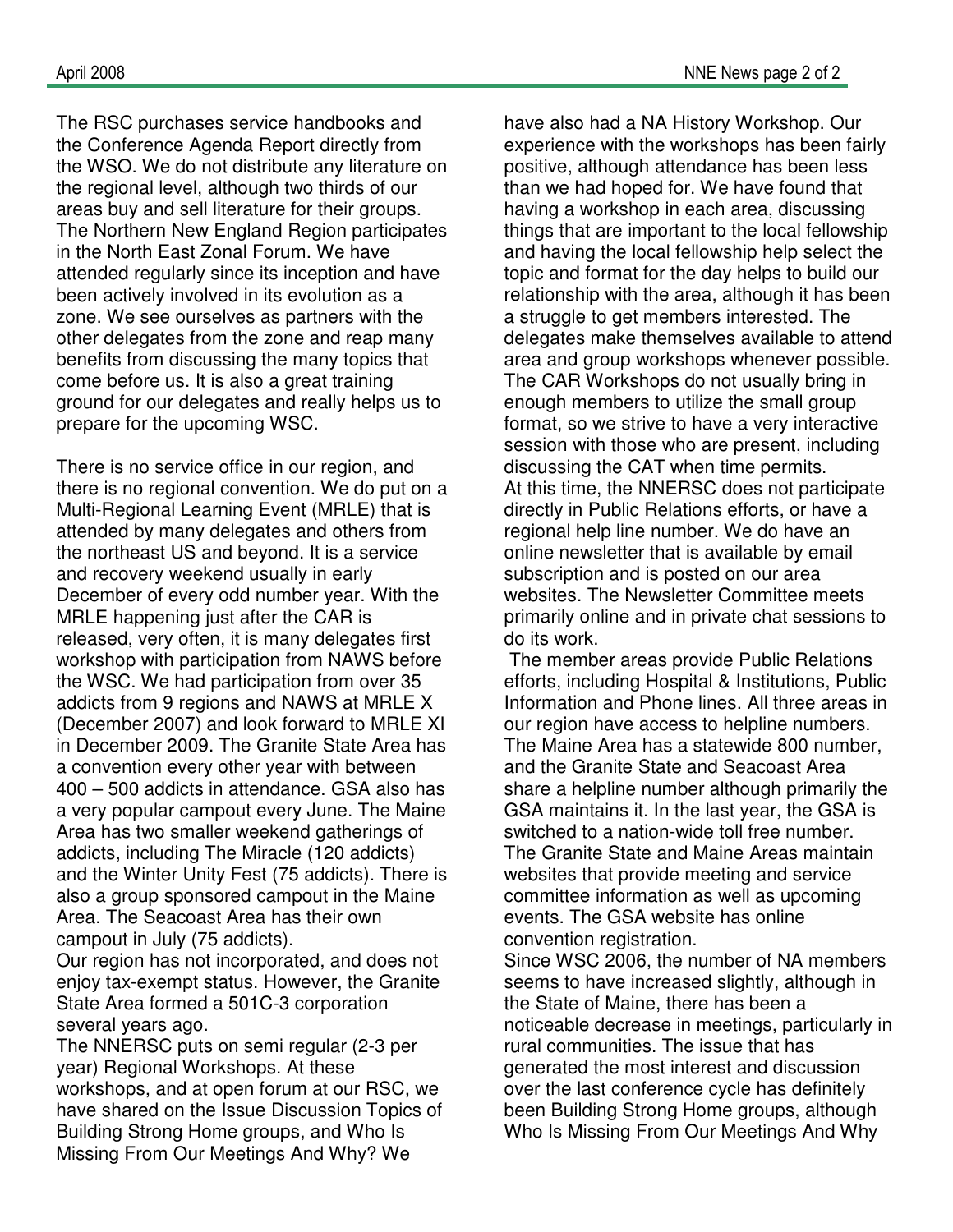gave some of our members' new ways to think about our potential members.

The NNERSC has continued to have some challenges. Because we are in such a large, mostly rural geographic region, some of our meetings are isolated with great distances between them. Communication with these rural meetings has improved, through email and

#### **Is the newcomer receiving the help they need in our home group? How does your group support each other?**



phone contact, but remains inconsistent. The state of Maine is over 35,000 square miles and is comprised of only one Area. Another challenge has been limited participation at the RSC has affected our ability to take on new projects or do much long term planning. As delegates, what has worked well has been getting information from NAWS through www.na.org NA News, NA Way, email and attending events with World Service presence. We have appreciated getting some information from the NAWS FTP site after the last WSC. Communicating with other delegates from the NEZF in between meetings has been a

tremendous asset to us as well. As previously mentioned, Zonal Forum participation has helped us to prepare for the WSC. One of the ongoing challenges for us as delegates has been to make the large amount of information that is made available to us, useful to the member areas and groups. With information coming from several delivery systems including regional minutes, newsletter, email, NAWS News, NA Way, etc., it seems as though much of it gets filtered, watered down or lost by the time it gets to the ASC or group level. One thing we would like to see discussed at the WSC is why some of the important things that are in the CAT are not discussed more openly before the Conference, such as the new proposed book length piece. At the WSC, there are many things in the CAT that we will be asked to vote on without the benefit of talking to our regions ahead of time. We do look forward to the discussions planned for the future of Service Pamphlets. Respectfully submitted, RD NNERSC AD NNERSC

# (From the January 2008 NAWS News)

# **Multiregional Learning Event**

Our first CAR workshop was held at this event in Biddeford, Maine, 30 November-2 December 2007. We began the morning with a NAWS update and moved into three sessions that covered the CAR questions and motions. We finished with a brief discussion about the CAT material and a short Q&A session. We appreciate everyone's effort to move through the agenda. While there were a few instances where we needed to bend space and time to accomplish everything, we were able to get through the material. MRLE provided us with a great opportunity to try out CAR sessions. The group is relatively small (about thirty-five) and there is a concentration of delegates, so not only can we try out the sessions, but the delegates also have an opportunity to watch the delivery of the sessions in support of their facilitating future CAR workshops in their communities.

Thanks to all who attended.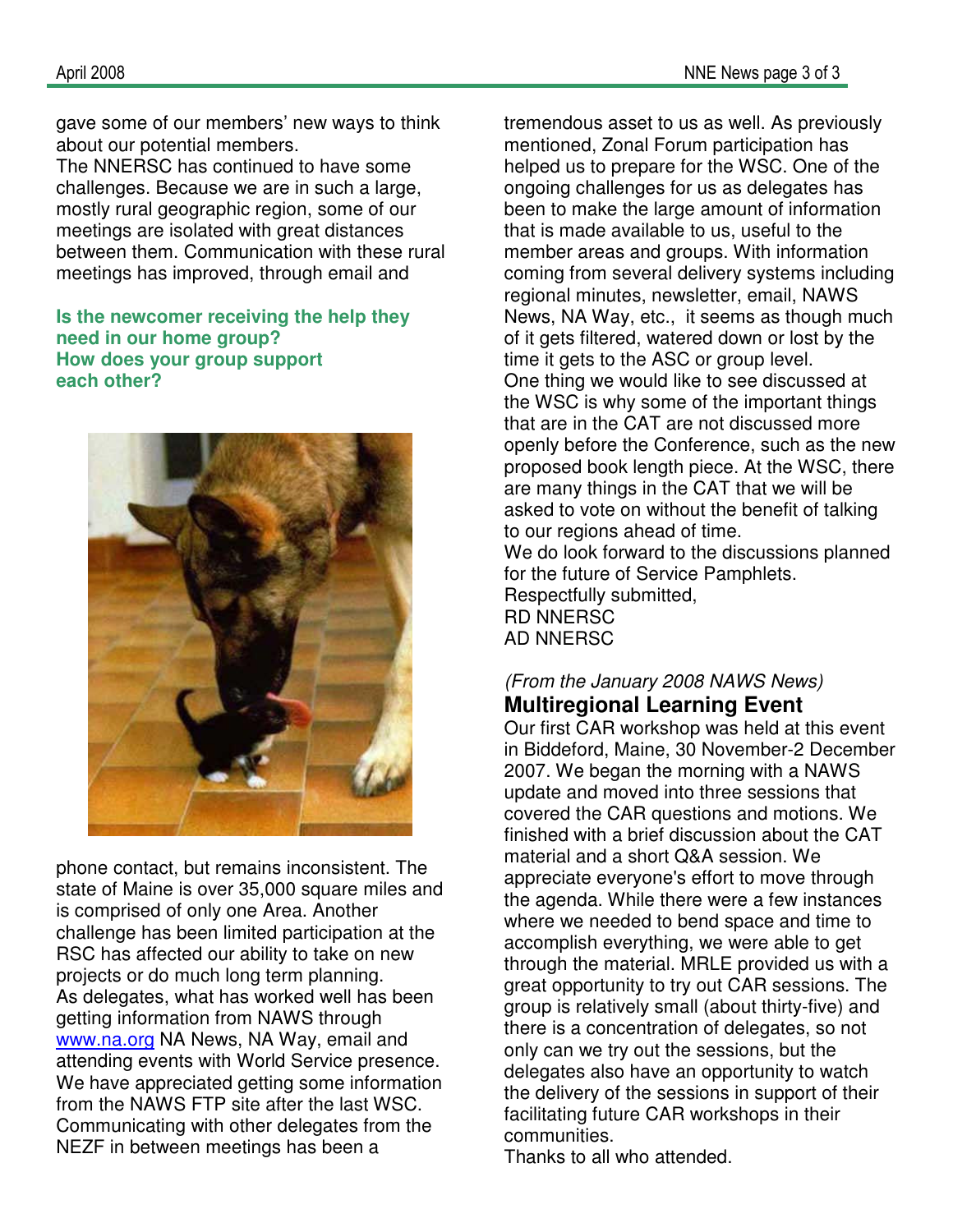# **Change I must or die I will.**

I first came to Narcotics anonymous because I had a drug problem. I'd been beaten down in every sense of the word. I had lost everything in my life, everything material and even worse, everything spiritual. Many of us know from personal experience what it is like to lose the spark that makes our eyes twinkle, and puts a smile on our face. That loss kills the god given joy in our hearts. The disease of addiction robs us of ourselves. Getting clean is the first thing. I admire those who take our most important advice "Keep coming back!" As recovering addicts we don't judge people who haven't gotten clean yet. We were you once. The love and compassion shown in the rooms of NA to newcomers and those coming back from relapse can be mind blowing. We come in at first, or after a relapse, and are so filled with self hatred that we find it awkward for people to hug us. Empathy and compassion the basic text tells us, are the most powerful weapons a recovering addict needs.

Many come and get clean, and as you know, a day clean for an addict is a day won. Some of us go further. NA gives us the ability to get clean, but offers us so much more. When we've gotten clean, why then would we pause at our spiritual growth? Working the 12 steps of NA, with a sponsor, gives us the most awesome gifts. Learn to recognize that addiction isn't to a substance, but rather an illness that affects every area of our lives. Left untreated, you might find that you have behaviors that make you more miserable and unmanageable than the drugs. We need a program of recovery. Once we're clean, we have a real chance to get better. I have heard many people new in the fellowship say "I only have to change everything." Honestly, if you could have done this by yourself, you would have already. Understand the difference between the Fellowship and the program. Know that you can go to meetings, and develop relationships with a sponsor and other addicts, make the best friends in the world, but you can't get recovery by osmosis. The Program of NA is the 12 steps and 12

traditions. Get involved in step work. Through Step work with a loving sponsor you can begin to uncover the beauty of who you really are. Uncover so you can discover so you can recover.

Recovery is a life long process. Each day you can get a bit better. As you look back, you'll see that you're not living like you used to. Get in position. Learn the right posture. God works for us. Be of service. The person with two days clean can help those with one day. Please do stay. We need you. How dare I not be grateful.

ILS, David S., Berwick Me.

#### **Ahhhhh, yes. Step 10 How has this step helped you?**



#### **Meeting Updates**  NEW MEETINGS:

Belfast, Maine, **2 nd Chances**, 12 Step Meeting, Monday, 6:30 – 7:30 PM, 55 Spring Street, First Church of Belfast, ME 'Annex' Behind Crosby School Bow,

Berwick, Maine, **A Time To Share Group,**  Thursday 7:00 PM 71 Sullivan Street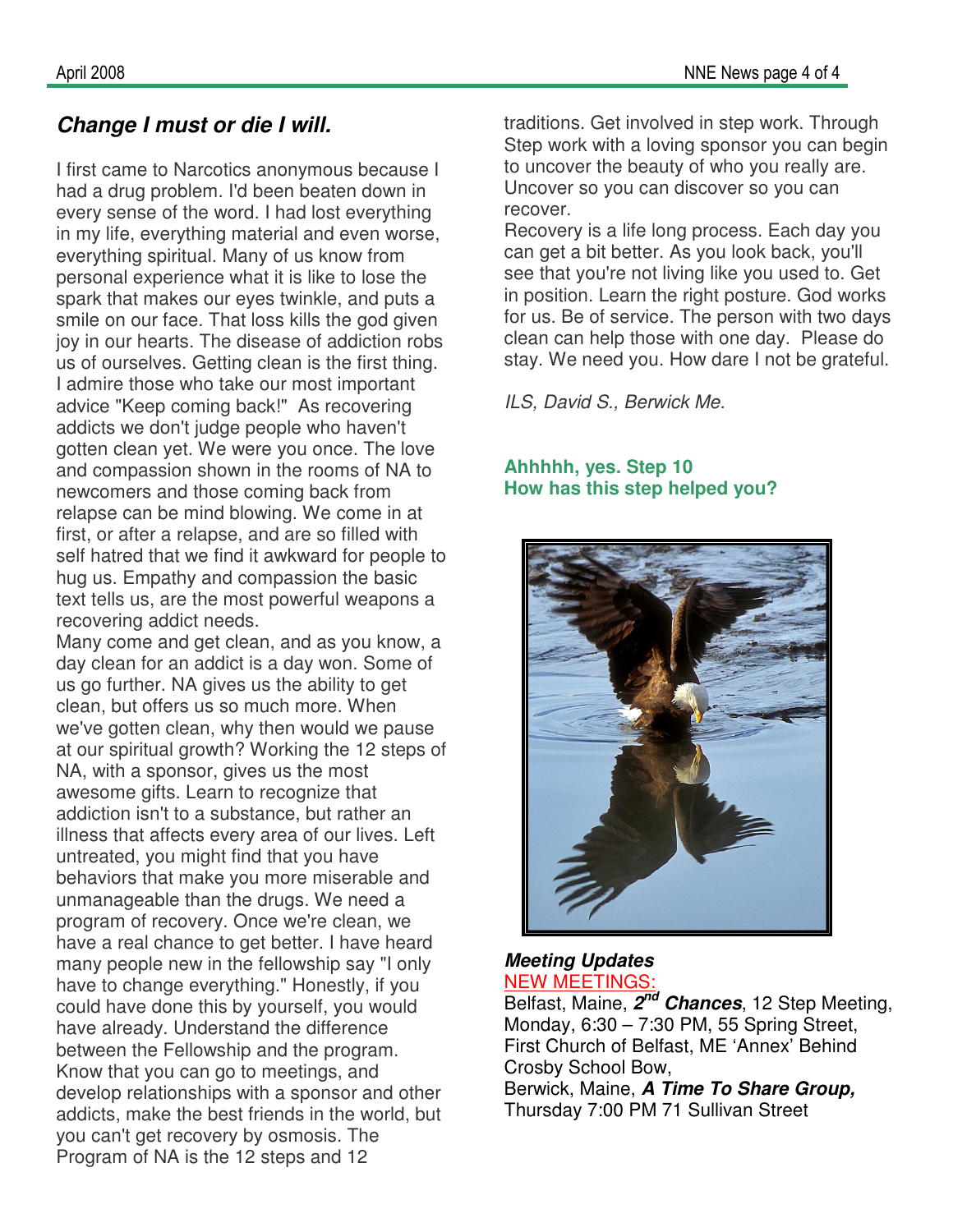## Wolfeboro, NH, **A New Way Of Life Group**  Thursday 2:40 PM Kingswood Regional High School

#### TIME/FORMAT CHANGE:

Lewiston, Maine, **Changing the Lie**, Friday now meets from 7:00 – 8:30 PM and has relocated back to the 12-Hour Club on 120 Lisbon, Street.

Bangor, Maine, **Grateful We're Not Dead**, Sunday, 7:00 – 8:00 PM has a new format, now a 12 Step/Tradition Meeting.

# LOCATION CHANGE & NEW TIME

**Man Up Men's Group** - TUE Unitarian Church, 58 Lowell Rd (Corner of Canal) Use rear entrance off Grove St - Nashua, NH

# **Monday Night Group**

YMCA, 30 Mechanic Street, Manchester, NH NO LONGER MEETING:

## **The Only Henniker On Earth Group**,

Henniker, NH, Friday **Still Alive And Well**, Milford, NH- TUE

## **NA World Services News Literature Prices Increasing –** Effective July



8, 2008. Assuming the  $6<sup>th</sup>$ Edition Basic Text is approved, the cost will be \$11.00. Keytags will be \$.45 each, medallions will be \$2.75 each, booklets, wallet cards, posters, etc

will also be increasing in price. 27 April – 3 May 2008 - 2008 World Service **Conference** 

# **Upcoming NEZF Meetings**

**June 20, 21, 22 2008**  ABCD Region Comfort Inn, 1606 Central Ave. Albany, NY The topic for the June 2008 NEZF Saturday Sharing Sessions will be "What is the direction of the NEZF? Where are we going?"

#### **January 23, 24, 25 2009**

Connecticut Region

# **June 26,27,28 2009**

Eastern New York Region

# **What's Going on in Your Area Maine Area**

Hello Everyone,

Spring is here and with it grows our meetings. Our work will help pave the way to attract newcomers and encourage them to remain, heal and be part of the NA family. It's a pleasure to report that our vice chair was successful in locating our new meeting space on the Bowdoin College campus. We are meeting today at 85 Union St., the McLellan Building in Brunswick. Thank you for a great effort and a great conference room. Since last ASC, committee members have rallied to get our treasury back in order and make responsible decisions to keep our accounts paid to date with business as usual. Thank you to the body of ASC for their help and positive responses to support a member who displayed courage facing his mistakes and demonstrating an honest attempt at making an amend, both personally and financially. Also a special thank you to our new treasurer for an outstanding effort to normalize business. Our subcommittees need to be vigilant in remaining open to any addict in Maine who is willing to make the special effort to travel across the state to Brunswick, Maine to get here willingly to be part of our subcommittees and keep their home groups connected in the process. We all do great work, but with more help, more is possible.

We are going to take some time reviewing and updating ASC policy. Changes in policy that have been ratified by majority vote over this past year, have not been reflected in our written guidelines as yet. To be a responsible business organization we need to take time update our decision making. This also needs to include changes in our sub-committee guidelines as well. Our proposed Public Information Committee guidelines are also part of the process we have in front of us this month.

It's a pleasure to be part of such a positive body representing NA home groups in Maine. Hope those home groups without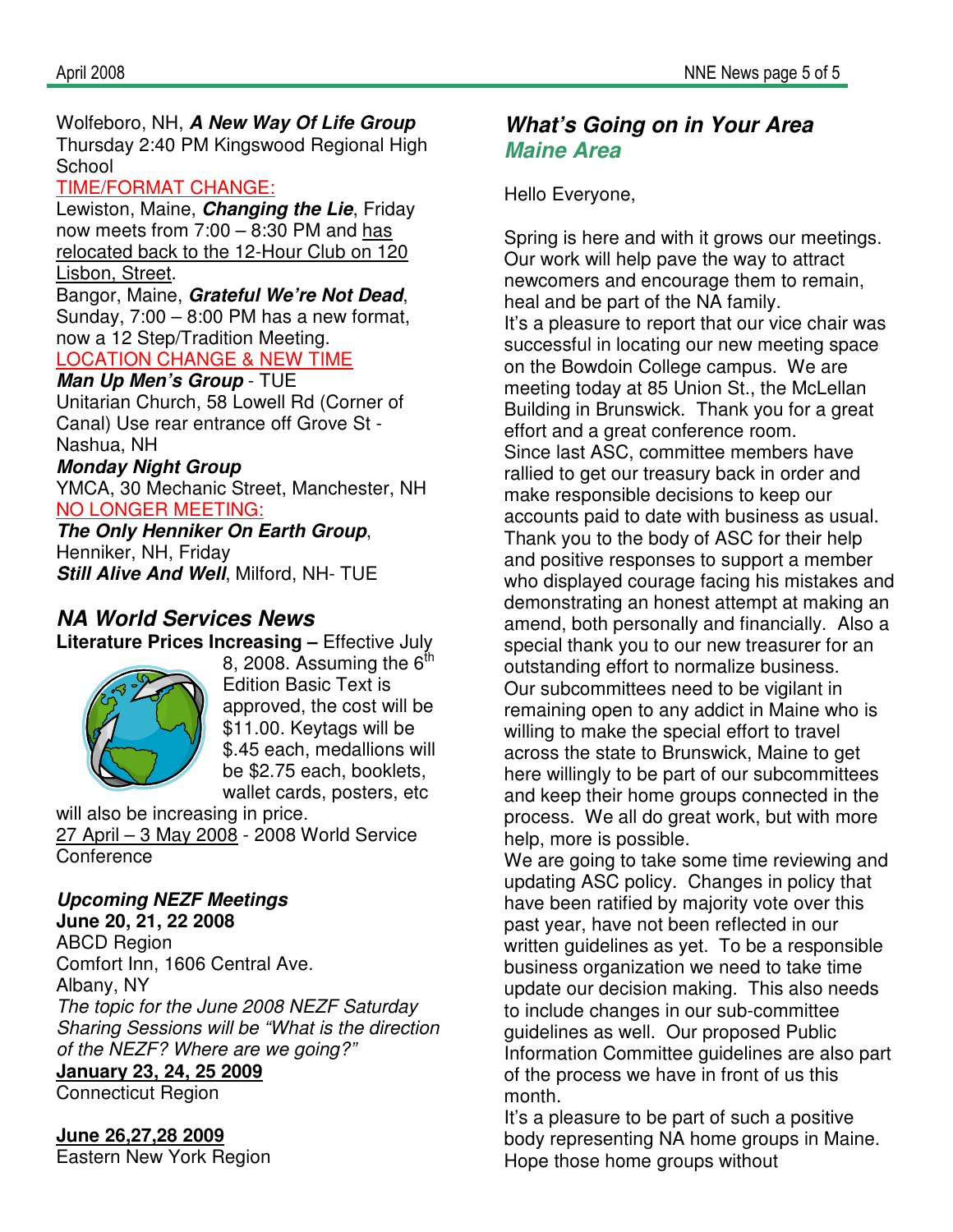representation will join us in the future with this self-governing process. We need your help to better serve your group.

Our H&I Committee is doing a great job carrying the message inside the walls. Hope is the message we share, "that any addict can lose the desire to use and stay clean." H&I meetings are a powerful experience for those wanting to begin service work.

The Convention Committee is working on the ground-work to make this year's "We're A Miracle" the best ever at the Notre Dame Center in Alfred. It's our  $25<sup>th</sup>$  year anniversary. We hope you will join us there for recovery and fellowship.

The PI Committee's ad-hoc subcommittee has just completed a draft of guidelines for approval to be reviewed by home groups prior to next ASC. Our website is going strong and provides links to events, fun activities, meeting information, and much more. Please check it out at www.namaine.org . Our new meeting lists have just come from the printer and are also available online.

Our Activities Committee has been quite active planning new events to excite both newcomers as well as regulars enjoying healthy social time, good food, and laughter. A calendar of events should be posted in the near future. All NA groups across Maine have been welcomed into the planning process to help with fellowship in remote areas without regular events.

NA is alive and well. If you are traveling through or visiting different communities we welcome you to join us and share you experience, strength and hope. In Loving Service, Maine Area Chairperson

# **E, S, & Hope**

Growing up I was subjected to physical, verbal, and sexual abuse. I began using drugs at a very young age in order to kill my pain and shame of the abuse. Soon there seemed to never be enough drugs to get the job done. My anger, resentment and unpredictability rose to explosive levels. I hurt so you were gonna hurt.

I've been through three re-hab programs. The last one opened the door to my recovery. Unfortunately, I didn't listen and broke a golden rule. I sought out a relationship in my first year of recovery. Soon I was caught up in addiction and running with the same old people. I was back to not caring about life, death, you or myself. It culminated with an armed police stand of. I got shot five times with shotgun-fired beanbags. I was trying for suicide by cop. But it seems my Higher Power wasn't done with me yet. I now realize that I'm right where I'm suppose to be (in prison). My Higher Power had to bring me here in order to get my attention. After years of trying he has finally succeeded. There is a Higher Power in my life now. I accept the principles in NA coupled with my Higher Power. I finally realize that I don't understand all the principles of NA; I just need to follow them. So the healing has begun. I sometimes lie in my cell; think about the wreckage of my life and cry. There is no way for me to repair the damage I've done to others and myself – but I'm willing to make amends. I have time to make a difference in life and others too. So long as I follow the NA way, to maybe save a few souls by sharing my experience, strength, and hope. I can carry the message. I can help others and feel good about myself. I still have a lot of painful memories but I no longer use drugs. I have NA, my Higher Power, and my friends in NA. Richie, Oregon By permission of The Hole in the Wall Group

## Carry The Message!

"We can only keep what we have by giving it away." This is your space to share your experience, strength and hope. We have an open topic forum and a forum emphasizing service work. Poetry, Art, Photo's and articles regarding NA History (personal or archival snippets) are welcome. There are many ways to share experience, strength and hope.

Please send your contributions along with your release form to the nnenewsletter@yahoo.com. , or to NNERSC, P.O. Box 1274, Saco, ME 04072. Please try to limit your sharing to half a page, single-spaced. Thanks in advance for your participation.

 $\rightarrow$  June Issue Deadline: May 15<sup>th</sup>  $\leftarrow$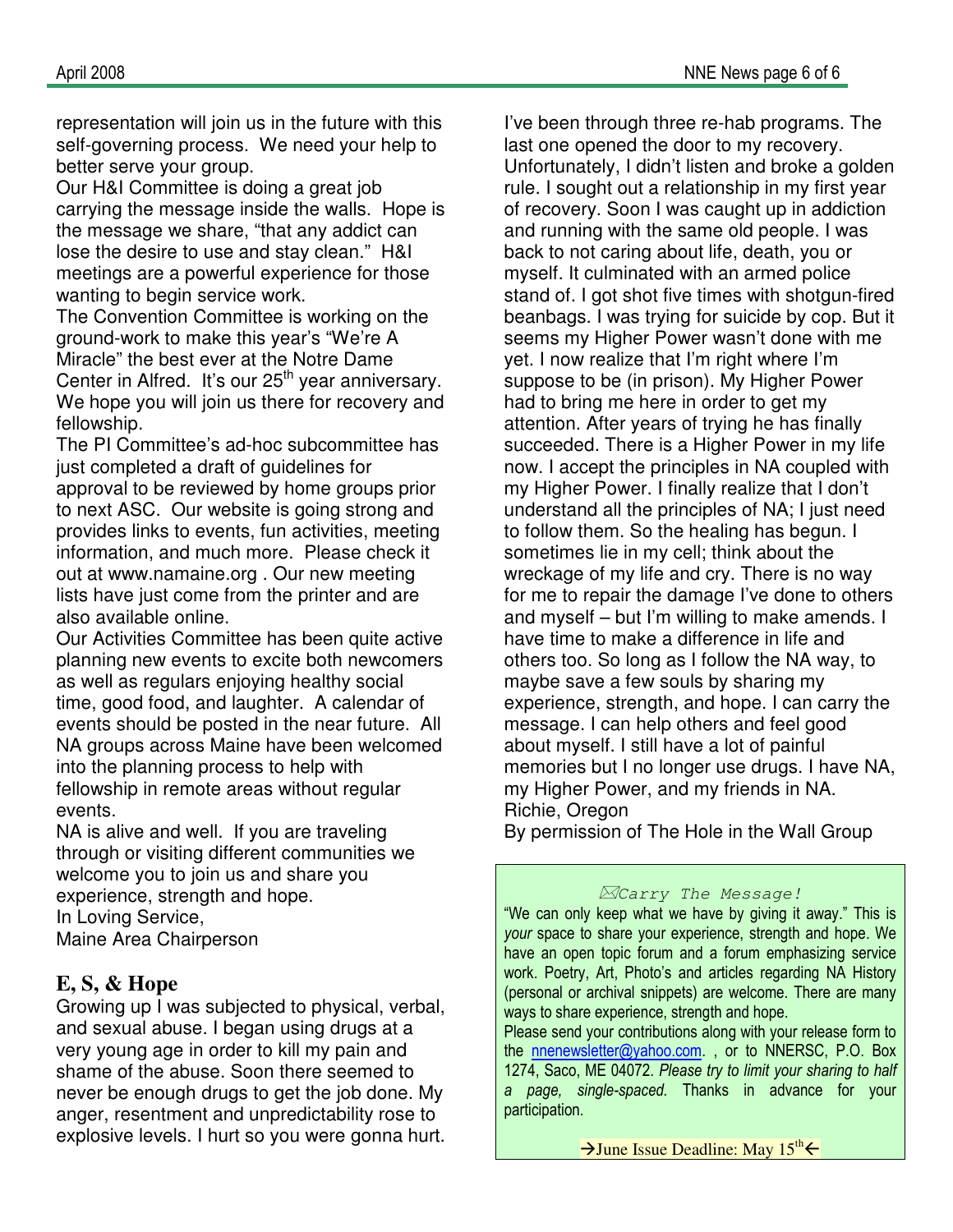# NA Fun Page



16. Strength